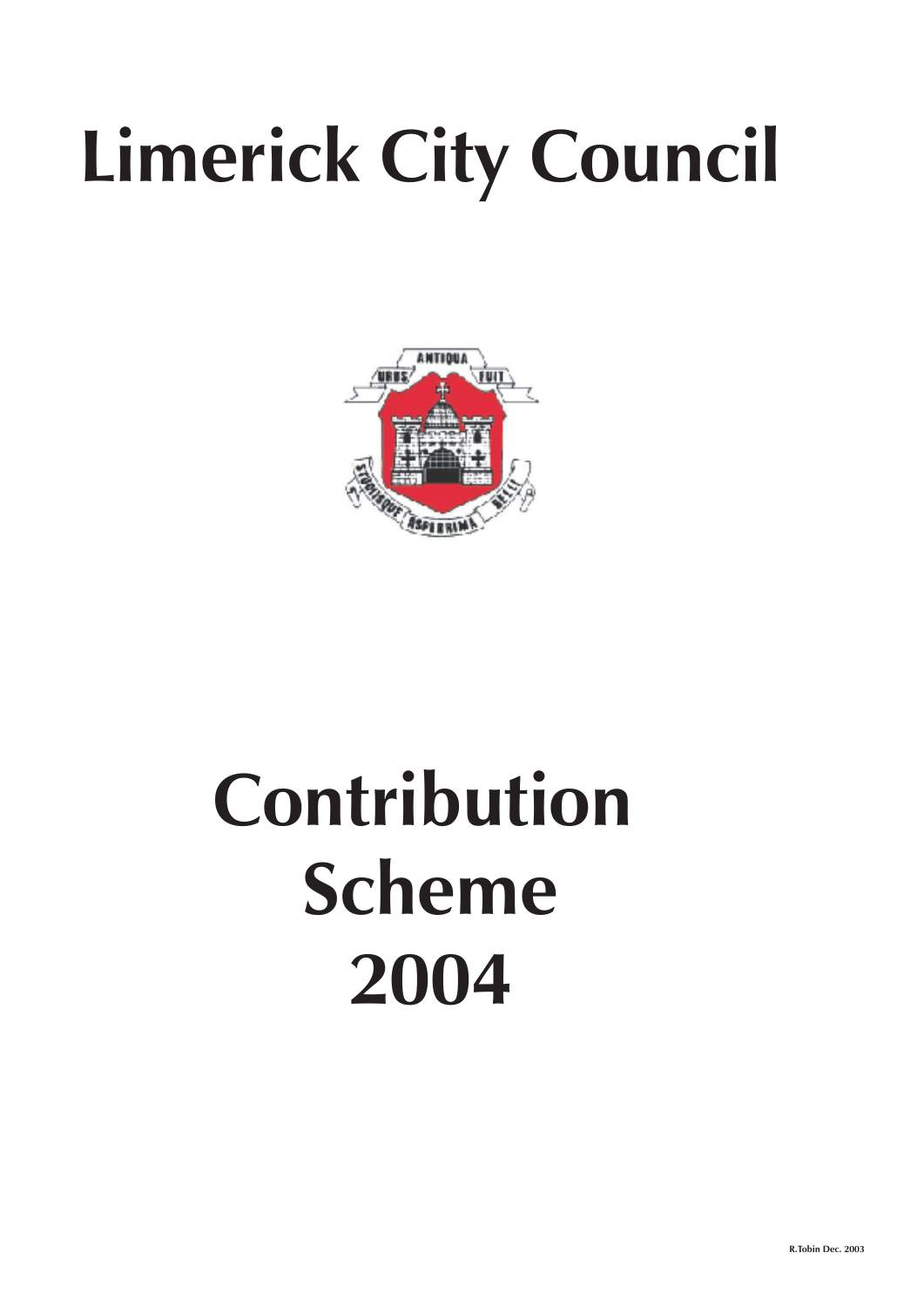## **Limerick City Contribution Scheme**

Section 48 of the Planning Act 2000 states that " A planning authority may, when granting a permission include conditions requiring the payment of a contribution in respect of any public infrastructure service or project benefiting development in the area of the planning authority and that is provided, or that it is intended will be provided, by or on behalf of a local authority (regardless of other sources of funding for the infrastructure and facilities)... A scheme may make provision for payment of different contributions in respect of different classes or descriptions of development." The Act goes on to state that "A Local Authority shall by Resolution, make a scheme within two years of commencement of this section (March 11th 2002)."

### **1 Classes of Development**

For the time being the scheme shall apply to the following classes of development at the rates stated.

#### *1.1 Conventional Housing under 65 Sq M*

For conventional housing (Terraced, semi-detached, split-level and detached) up to 65 Sq M in floor area, the charge will be 3,000 Euro per house.

#### *1.2 Conventional Housing between 65 SqM and 112 Sq M. and conventional housing over 112 Sq M.*

For conventional houses between 65 Sq M and 112 Sq M the charge shall be proportioned according to the floor area ranging from 3,000 Euro for a dwelling of 65 SqM to 3,800 Euro for a dwelling of 112 Sq M.

For conventional houses over 112 Sq M, the basic charge shall be 3,800 Euro plus an additional charge of 100 Euro per Sq Meter above 112 Sq M.

#### *1.3 Apartments*

For Apartment developments the charge of 100 Euro per Sq Meter will apply to the gross floor area of the development.

#### *1.4 Residential Extensions*

Extensions to existing dwellings with an area of the extension less than 40 Sq M will be exempt from charge. Extensions with a floor area over 40 Sq M. will be charged at the rate of 100 Euro per Sq. Meter above 40 Sq.M.

#### *1.5 All other development with a floor area*

All non-residential development with a floor area (a floor being defined as the area of the lower inside surfaces of a hollow structure) will be charged at the rate of 100 Euro per Sq M.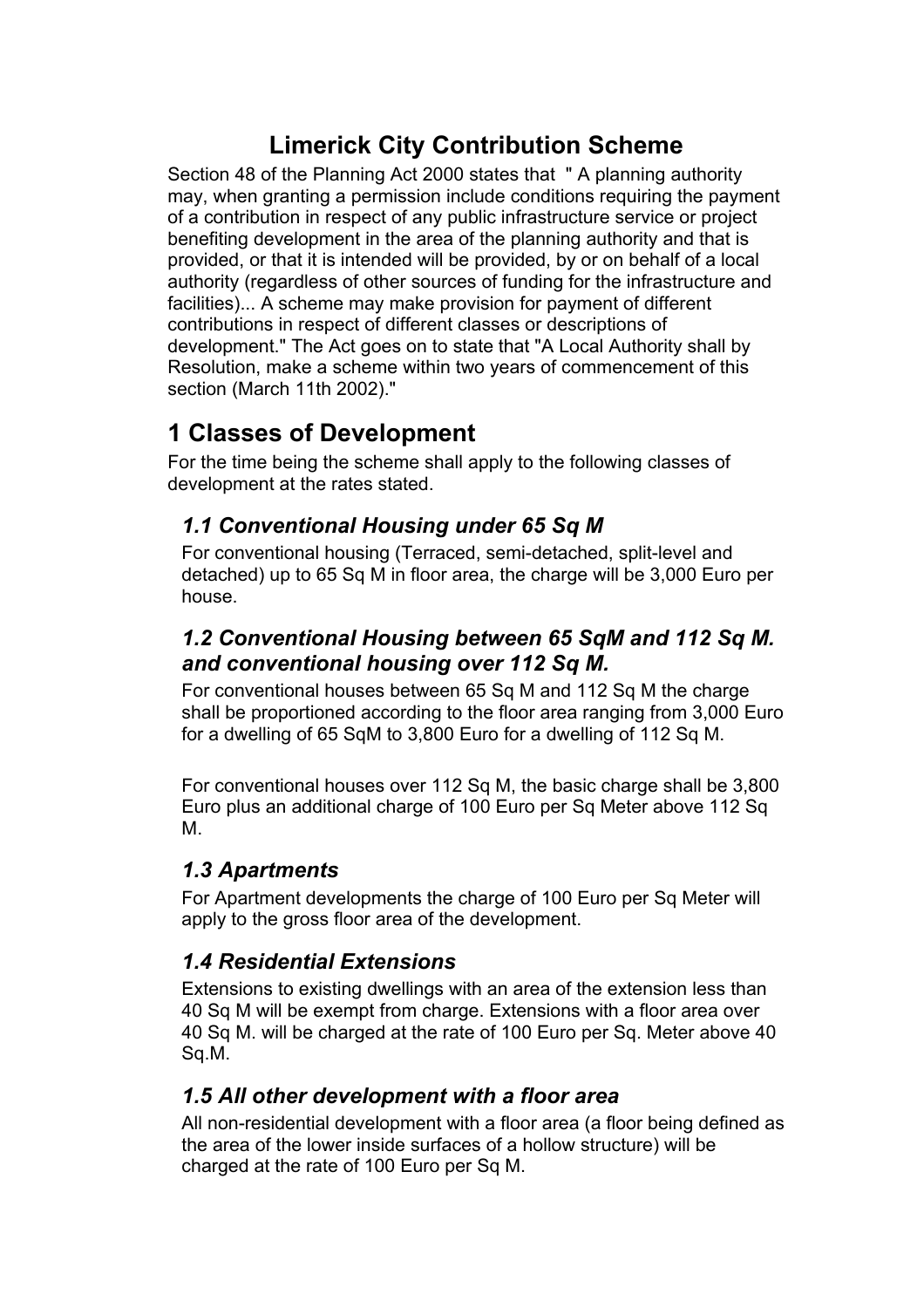#### *1.6 Changes of Use*

All non-exempt changes of use involving a floor area will be computed at 100 euro per Sq Meter and will be discounted by 50%.

#### *1.7 Open Storage, Parking etc*

All development consisting of open storage or use of land (not covered by structures) will be charged at the rate of 10,000 Euro per Ha.

#### *1.8 Other Development - (per unit)*

All other development not coming within the above categories such as antennae, bus shelters, advertising structures and signs will be charged at the rate of 1,000 Euro per unit as appropriate in each case.

#### *1.9 Protected Structures*

All development involved within protected structures and contributing to the maintenance and conservation of that protected structure will be discounted to 20% of the relevant applicable charge in order to encourage re-use and maintenance of viable uses within protected **structures** 

#### *1.10 Educational Institutions*

In order to encourage the retention and development of educational uses within the city, such developments will be charged at the appropriate rates and will be discounted by 50% . This exemption shall not apply to residential developments benefiting from Tax Exemption under various incentive schemes.

#### *1.11 Exemption & Waiver*

1.11.1 The Limerick City Manager, at his own and absolute discretion may waive any contribution payable in respect of any particular planning application where he is satisfied that the development is to be carried out by or on behalf of a voluntary organisation, and which in the opinion of the Limerick City Manager is :-

- *(a) designed or intended to be used for social, recreational, educational or religious purposes by the inhabitants of a locality, or by people of a particular group or religious denomination, and is not to be used mainly for profit or gain,*
- *(b) is designed or intended to be used as a work-shop, training facility, hostel or other accommodation for persons with disabilities and is not to be used mainly for profit or gain, or*
- *(c) is ancillary to the development referred to in paragraph (a) or (b)*

A decision to waive a contribution under this section of the Development Contribution Scheme shall contain a statement specifying the reasons for the decision.